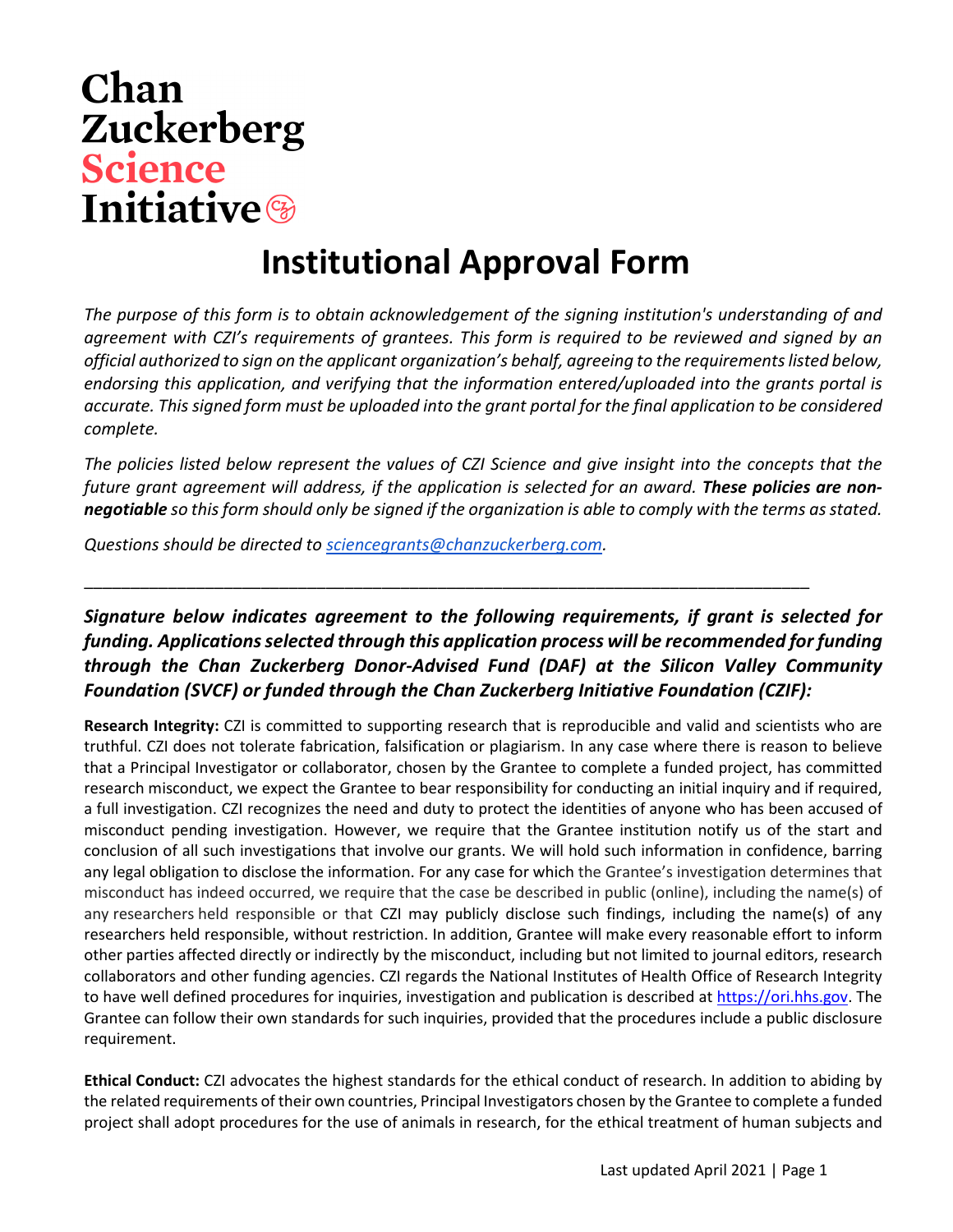tissue donors, and for obtaining the written informed consent of all human subjects. CZI regards the policies of the National Institute of Health as a strong model for such procedures.

**Data Access:** CZI is committed to developing and using platforms that disseminate data openly and freely. In support of these goals, any datasets either curated or generated through the project shall be made publicly available and easily accessible online under an Open Definition-Conformant License (preferably CC0 or CC BY/CC BY SA for data that requires explicit attribution). That said, CZI understands the need for subsets of data to be protected or provided with controlled access. In these cases, where necessary, data must be handled in a controlled and proper way in agreement with national and international standards, including all privacy regulations (including without limitation Health Insurance Portability and Accountability Act of 1996 and the Health Information Technology for Economic Clinical Health Act, as far as applicable). For projects related to the Human Cell Atlas, any raw data (e.g. sequencing, imaging, etc.) and metadata including both new measurements and newly curated existing datasets must be deposited into the Human Cell Atlas Data Coordination Platform (https:// [www.humancellatlas.org/data-sharing\), through mechanisms and formats provided and specified by the](https://www.humancellatlas.org/data-sharing) platform developers and working groups. All software, formats and information related to the platform can be obtained throug[h https://github.com/HumanCellAtlas/,](https://github.com/HumanCellAtlas/) and CZI staff will contact grantees with further information and instructions.

**Intellectual Property:** CZI promotes policies that enable technologies to have the broadest reach and impact. In support of that goal, intellectual property should be made freely available for all academic and noncommercial use. Specifically, funded work may result in the creation of software and other works of authorship ("Developed Software") and may also result in other intellectual property, both non-software inventions and patentable inventions, as described further below:

**Developed Software:** To encourage sharing and reuse, code produced for new software and tools must be made available through open source licenses wherever possible. Specifically, we assume code used and developed for this project will include some combination of newly developed code ("Developed Code"), preexisting software or code that was previously developed by Grantee ("Pre-Existing Code"), and code licensed from a third party ("Third Party Code"). All Developed Code must be released under a permissive open-source license (MIT, BSD 2-Clause, BSD 3-Clause, or Apache v2.0). All Pre-Existing Code, including any derivatives, shall be licensed under the most permissive license possible given any existing licensing terms and conditions applied to the code. Grantees will ensure that they only use or incorporate Third Party Code into the funded project that allows for further distribution (e.g. is provided under such a permissive open-source licensing program), and Grantees will comply with the terms of the licensing program. To promote open collaboration, grantee shall ensure that all code is developed in the open using a code sharing site like GitHub from the start of the project in order to coordinate among grantees, engage the community, and facilitate outside contributions. We encourage Grantees to work collaboratively with CZI and the rest of the community to ensure that the full results of the project are made as widely available as possible.

**Non-Software Inventions (data):** All raw data (sequencing, imaging, etc.) and metadata must be deposited into a publicly accessible repository through mechanisms and formats specified by the data platform developers. CZI staff can answer questions about such data repositories and platforms.

**Patentable Inventions:** In some cases, commercialization of intellectual property rights in the form of patents provides the best route for the broadest availability and dissemination of technology arising from the Grant. Grantee's policies and procedures for intellectual property management should be followed by Grantee, and in all cases, non-exclusive patent licensing shall be given preference over exclusive licensing. All patentable and non-patentable intellectual property must be made freely and openly available for all academic use and openly available for non-commercial use, including non-commercial research use by for-profit companies. Per the foregoing requirements that all intellectual property arising from this grant be made openly available for non-commercial use, CZI, by way of this Grant Agreement, shall be granted a noncommercial, royalty-free, perpetual and sublicensable license to all intellectual property arising from the Grant.